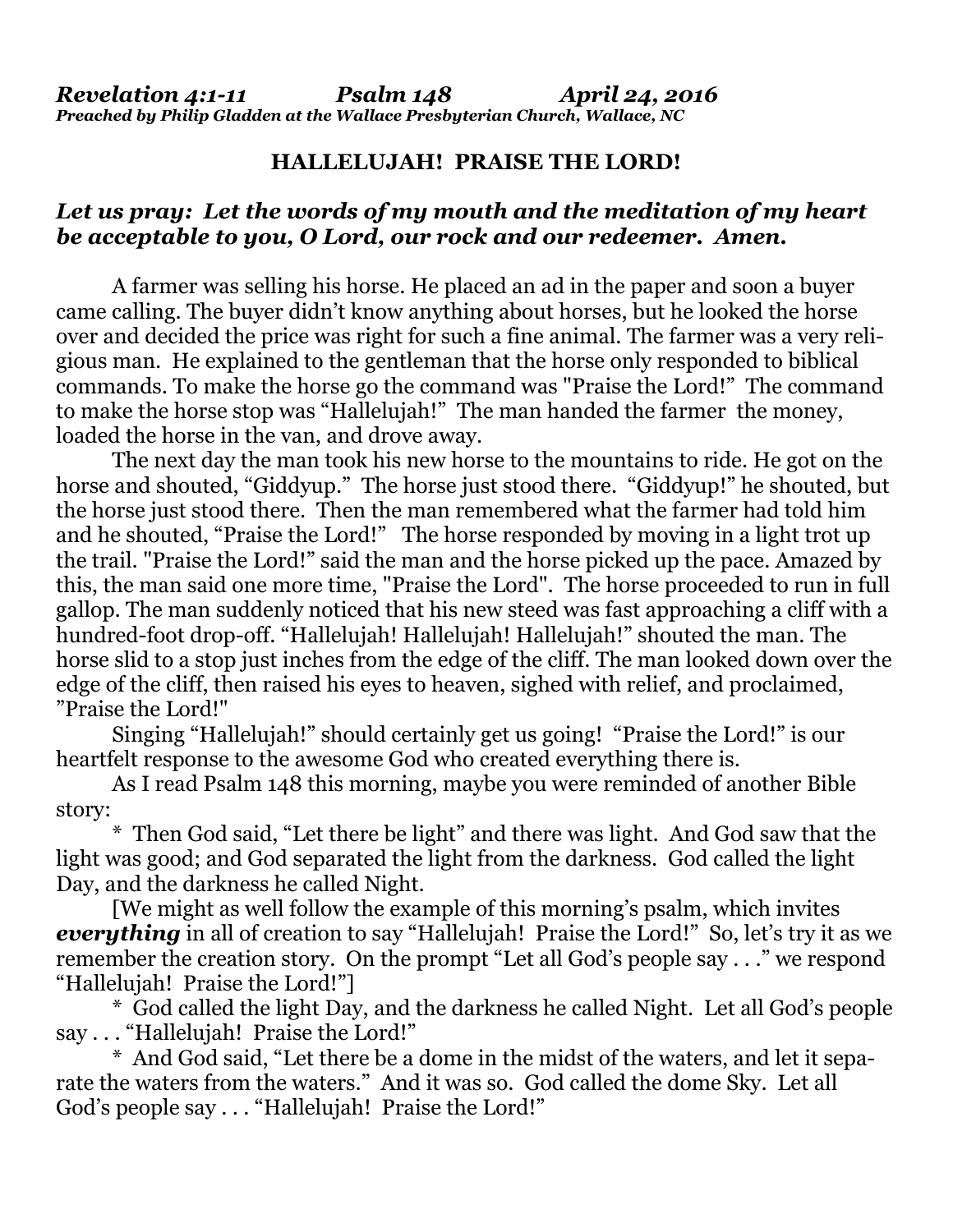\* And God said, "Let the waters under the sky be gathered together into one place, and let the dry land appear." And it was so. God called the dry land Earth, and the waters that were gathered together he called Seas. Let all God's people say . . . "Hallelujah! Praise the Lord!"

 \* Then God said, "Let the earth put forth vegetation: plants yielding seed, and fruit trees of every kind on earth that bear fruit with the seed in it." And it was so. And God saw that it was good. Let all God's people say . . . "Hallelujah! Praise the Lord!"

 \* And God said, "Let there be lights in the dome of the sky to separate the day from the night; and let them be for signs and for seasons and for days and years, and let them be lights in the dome of the sky to give light upon the earth." And it was so. God made the two great lights — the greater light to rule the day and the lesser light to rule the night — and the stars. And God saw that it was good. Let all God's people say  $\dots$ "Hallelujah! Praise the Lord!"

 \* And God said, "Let the waters bring forth swarms of living creatures and let birds fly above the earth across the dome of the sky." And God saw that it was good. God blessed them, saying, "Be fruitful and multiply and fill the waters in the seas, and let birds multiply on the earth." Let all God's people say . . . "Hallelujah! Praise the Lord!"

 \* And God said, "Let the earth bring forth living creatures of every kind: cattle and creeping things and wild animals of the earth of every kind." And it was so. And God saw that it was good. Let all God's people say… "Hallelujah! Praise the Lord!"

 \* Then God said, "Let us make humankind in our image, according to our likeness; and let them have dominion over the fish of the sea, and over the birds of the air, and over the cattle, and over all the wild animals of the earth, and over every creeping thing that creeps upon the earth." So God created humankind in his image. God blessed them. And it was so. God saw everything that he had made, and indeed, it was very good. Let all God's people say . . . "Hallelujah! Praise the Lord!"

 I hope the word gets out that we Presbyterians said "Hallelujah!" and "Praise the Lord!" in worship today! Look at the margin note next to the sermon title in today's bulletin. St. Augustine, one of the most influential early Christian leaders and theologians, said, "A Christian should be an alleluia from head to foot!" Someone called me this week after reading and talking about Psalm 148 and said, "I think the first question and answer of the catechism says it all. Q: What is the chief and highest end of man? A: Man's chief and highest end is to glorify God, and fully to enjoy him forever.<sup>1</sup>

 But it's not just us singing and saying (can we go so far as to *shout*?) "Hallelujah! Praise the Lord!" It's *everything in all creation!* Angels, the heavenly host, sun, moon, shining stars, highest heavens, the waters above the heavens, sea monsters and all deeps, fire and hail, snow and frost, stormy wind, mountains and all hills, fruit trees and all cedars, creeping things and flying birds, kings of the earth and all peoples, princes and all rulers of the earth, young men and women, old and young together!

 Twelve times in Psalm 148 all creation is invited and instructed to "Praise the Lord!" and to sing "Hallelujah!" Why? "For he commanded and they were created. He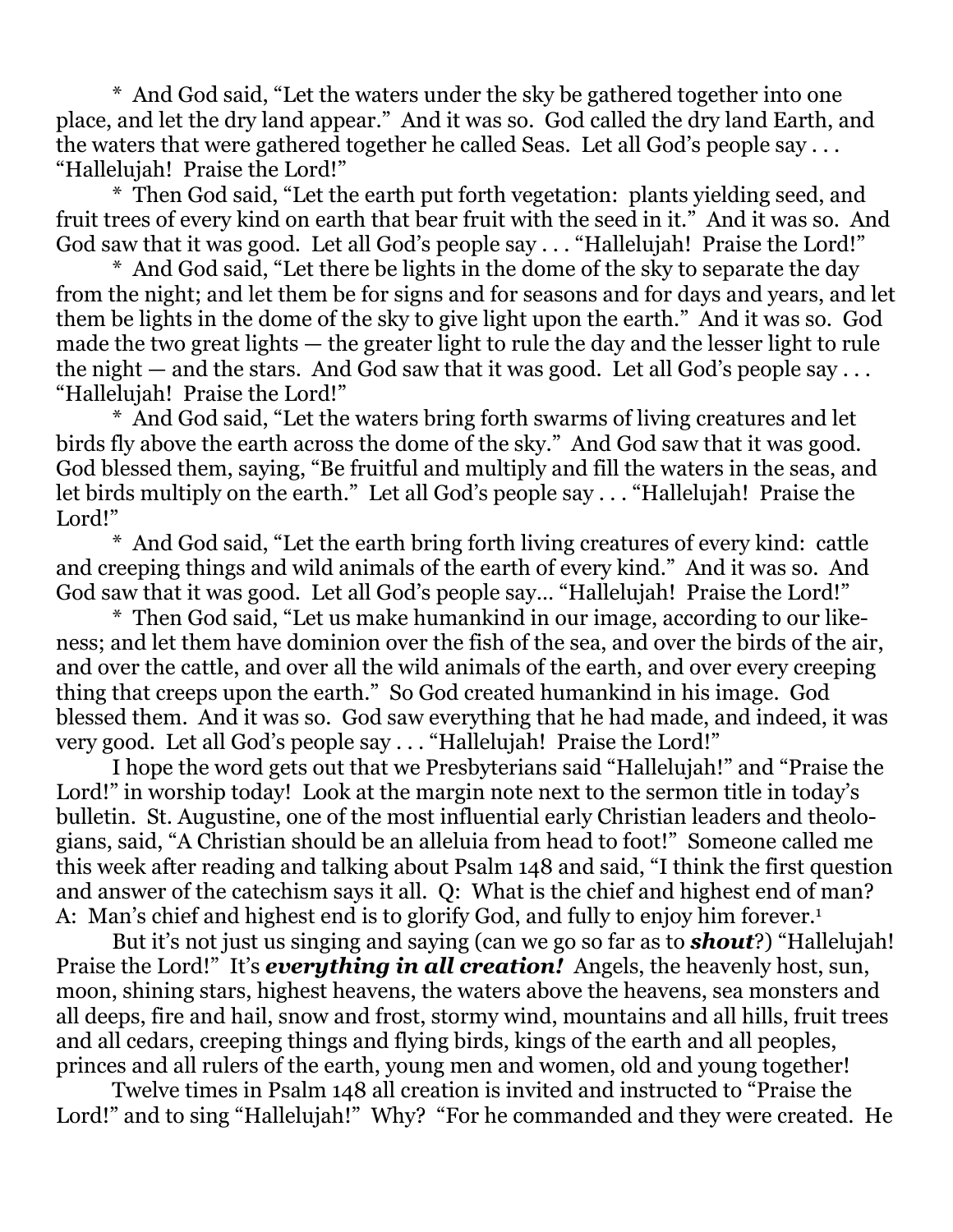established them forever and ever; he fixed their bounds, which cannot be passed. For his name alone is exalted; his glory is above earth and heaven. He has raised up a horn for his people, praise for all his faithful, for the people of Israel who are close to him." (Psalm 148:5-6, 13-14)

 On March 13, 2013, Jorge Mario Bergoglio got a new name — "Francis." As the conclave of cardinals met to count the votes for the new Pope, Cardinal Jorge Mario Bergoglio was comforted by his friend, the Brazilian Cardinal Claudio Hummes. When Cardinal Bergoglio received the necessary number of votes to be elected Pope, Cardinal Hummes hugged and kissed him and said, "Don't forget the poor." Three days after he was elected Pope, Francis told thousands of journalists he had chosen "to be called after St. Francis of Assisi, 'the man of poverty, the man of peace, the man who loves and protects creation,' the same created world 'with which we don't have such a good relationship.'"2

 Our second hymn this morning, "All Creatures of Our God and King," is sometimes called "The Canticle of the Sun." It is based on a poem by St. Francis of Assisi in the 13th century. The footnote in our hymnal, *Glory to God*, says, "This cosmic roll call allows human beings to give voice to all creation."

 Here is St. Francis' original hymn, which he said he wished to compose for God's praise, "a new hymn about the Lord's creatures, of which we make daily use, without which we cannot live, and with which the human race greatly offends its Creator."<sup>3</sup>

> Most high, all powerful, all good Lord! All praise is Yours, all glory, all honor, and all blessing.

To You, alone, Most High, do they belong. No mortal lips are worthy to pronounce Your name.

Be praised, my Lord, through all Your creatures, especially through my lord Brother Sun, who brings the day; and You give light through him. And he is beautiful and radiant in all his splendor! Of You, Most High, he bears the likeness.

Be praised, my Lord, through Sister Moon and the stars; in the heavens You have made them bright, precious and beautiful.

> Be praised, my Lord, through Brothers Wind and Air, and clouds and storms, and all the weather, through which You give Your creatures sustenance.

Be praised, my Lord, through Sister Water; she is very useful, and humble, and precious, and pure.

Be praised, my Lord, through Brother Fire, through whom You brighten the night. He is beautiful and cheerful, and powerful and strong.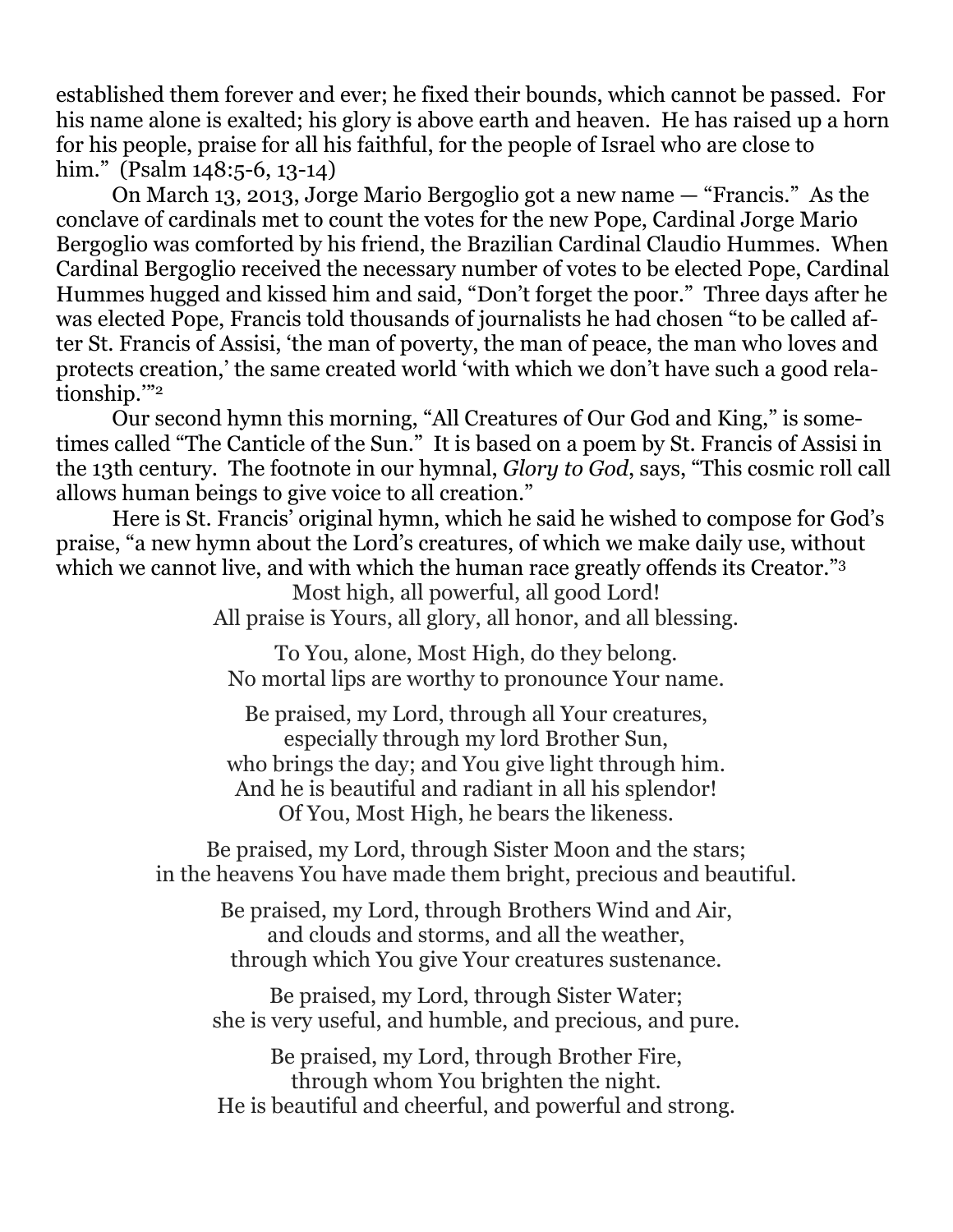Be praised, my Lord, through our sister Mother Earth, who feeds us and rules us, and produces various fruits with colored flowers and herbs. Be praised, my Lord, through those who forgive for love of You;

through those who endure sickness and trial.

Happy those who endure in peace, for by You, Most High, they will be crowned.

Be praised, my Lord, through our sister Bodily Death, from whose embrace no living person can escape. Woe to those who die in mortal sin! Happy those she finds doing Your most holy will. The second death can do no harm to them.

Praise and bless my Lord, and give thanks, and serve Him with great humility.

 As Psalm 148 echoes the story of creation in Genesis 1 & 2, we humans are included in the long list of God's creatures and creations that are called to sing "Hallelujah!" and "Praise the Lord!" Here is a wonderful comment about St. Francis of Assisi's hymn to the Creator of us all: "This magnificent hymn expresses the mystical vision of the Saint of Assisi and, since it springs from the depths of his soul, provides us with many insights into the profundity of his life of faith in the Triune God, Who so deeply enters into creation. In this vision, however, the Little Poor Man does not lose himself in space or in the vastness of the created world. He becomes so intimate and familiar with the wonders of creation that he embraces them as 'Brother' and 'Sister,' that is, members of one family."4

 On this fifth Sunday of Easter, just one month after our celebration of the Good News that God raised Jesus from the dead, we hear Psalm 148 calling us to join our voices with all of creation to sing "Hallelujah! Praise the Lord!" The vastness and beauty of God's creation inspires us, overwhelms us, leaves us in awe, spurs us to say "Praise the Lord!"

 And in this Easter season, we continue to celebrate the beginning of the new creation that God brings about in the resurrection of Jesus Christ from the dead. We celebrate Christ's victory over sin and death. We celebrate that because Jesus was "obedient to the point of death — even death on a cross — God also highly exalted him and gave him the name that is above every name, so that a the name of Jesus every knee should bend, in heaven and on earth and under the earth, and every tongue should confess that Jesus Christ is Lord, to the glory of God the Father." (Philippians 2:8-11)

Christ has died. Christ is risen. Christ will come again.

Let all God's people say . . . Hallelujah! Praise the Lord!